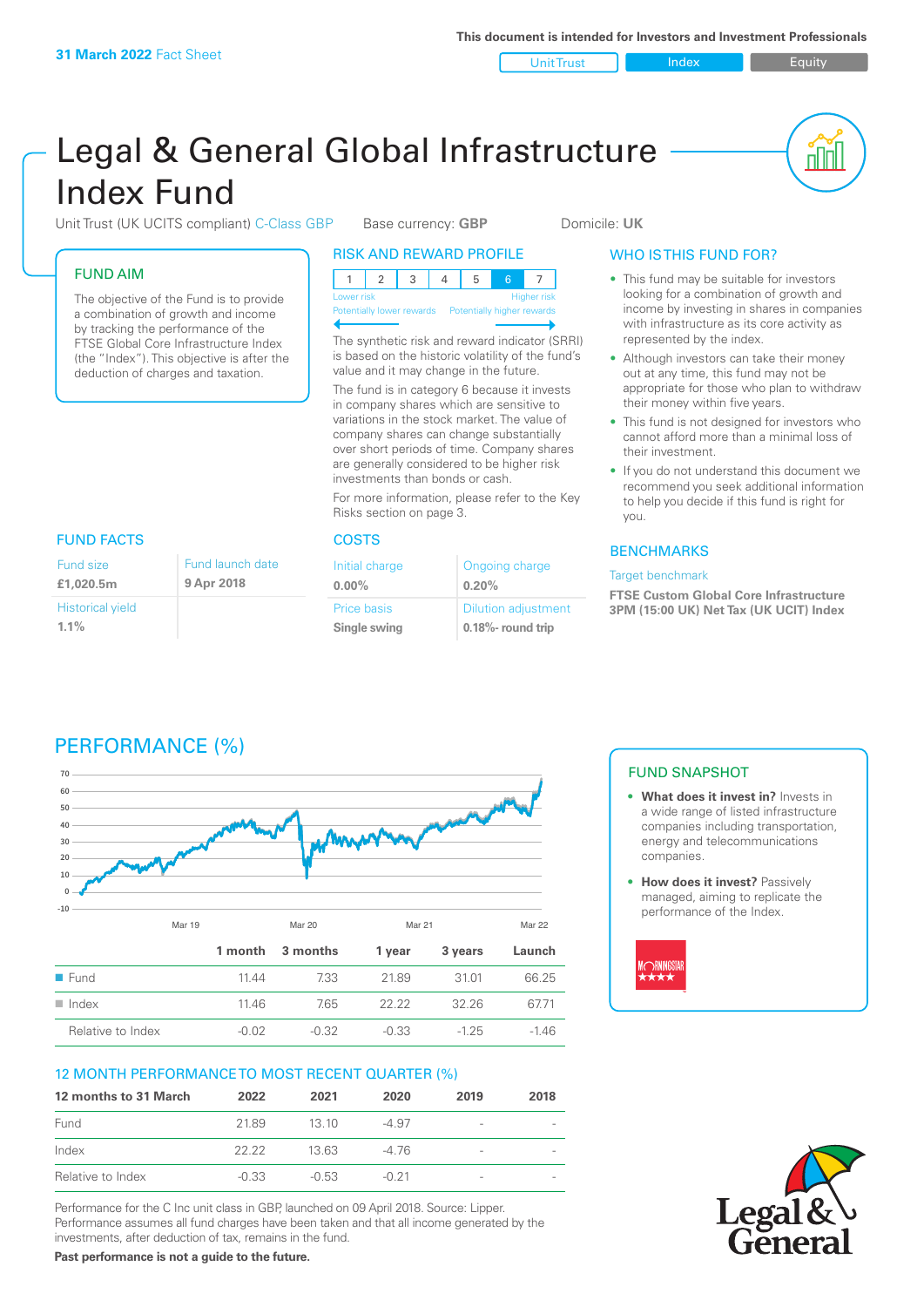# Legal & General Global Infrastructure Index Fund

Unit Trust (UK UCITS compliant) C-Class GBP

# PORTFOLIO BREAKDOWN

All data sources are a combination of LGIM and the Fund Accountant unless otherwise stated. Totals may not sum to due to rounding. In order to minimise transaction costs, the Fund will not always own all the assets that constitute the index and on occasion it will own assets that are not in the index. The number of fund holdings can also differ from the index due to corporate events and proxy holdings.



# SECTOR (%)

| <b>Utilities</b>           | 50.6 |
|----------------------------|------|
| $\blacksquare$ Industrials | 25.3 |
| ■ Energy                   | 13.0 |
| ■ Real Estate              | 8.5  |
| ■ Telecommunications       | 26   |
| ■ Consumer Discretionary   | 0.1  |
| ■ Other                    | 0.0  |
|                            |      |



# MARKET CAPITALISATION (%) TOP 10 HOLDINGS (%)

| ■ Large            | 64.7 |
|--------------------|------|
| $\blacksquare$ Mid | 29.8 |
| ■ Small            | 5.6  |

■ Top 10 holdings 37.5% Rest of portfolio 62.5% No. of holdings in fund 254 No. of holdings in index 238

| Union Pacific                | 65  |
|------------------------------|-----|
| Nextera Energy               | 6.1 |
| American Tower               | 41  |
| Enbridge                     | 34  |
| Duke Energy                  | 3.1 |
| Csx                          | 3 O |
| Canadian National Railway Co | 2.9 |
| Crown Castle International   | 29  |
| Canadian Pacific Railway     | 28  |
| Southern Co                  | 28  |
|                              |     |

# COUNTRY (%)

| <b>United States</b> | 63.9 |  |
|----------------------|------|--|
| Canada               | 13.6 |  |
| Japan                | 3.4  |  |
| United Kingdom       | 3.1  |  |
| Spain                | 2.2  |  |
| Hong Kong            | 1.8  |  |
| Australia            | 1.8  |  |
| China                | 1.6  |  |
| Italy                | 1.6  |  |
| Other                | 7.1  |  |
|                      |      |  |



The Index Fund Management team comprises 25 fund managers, supported by two analysts. Management oversight is provided by the Global Head of Index Funds. The team has average industry experience of 15 years, of which seven years has been at LGIM, and is focused on achieving the equally important objectives of close tracking and maximising returns.